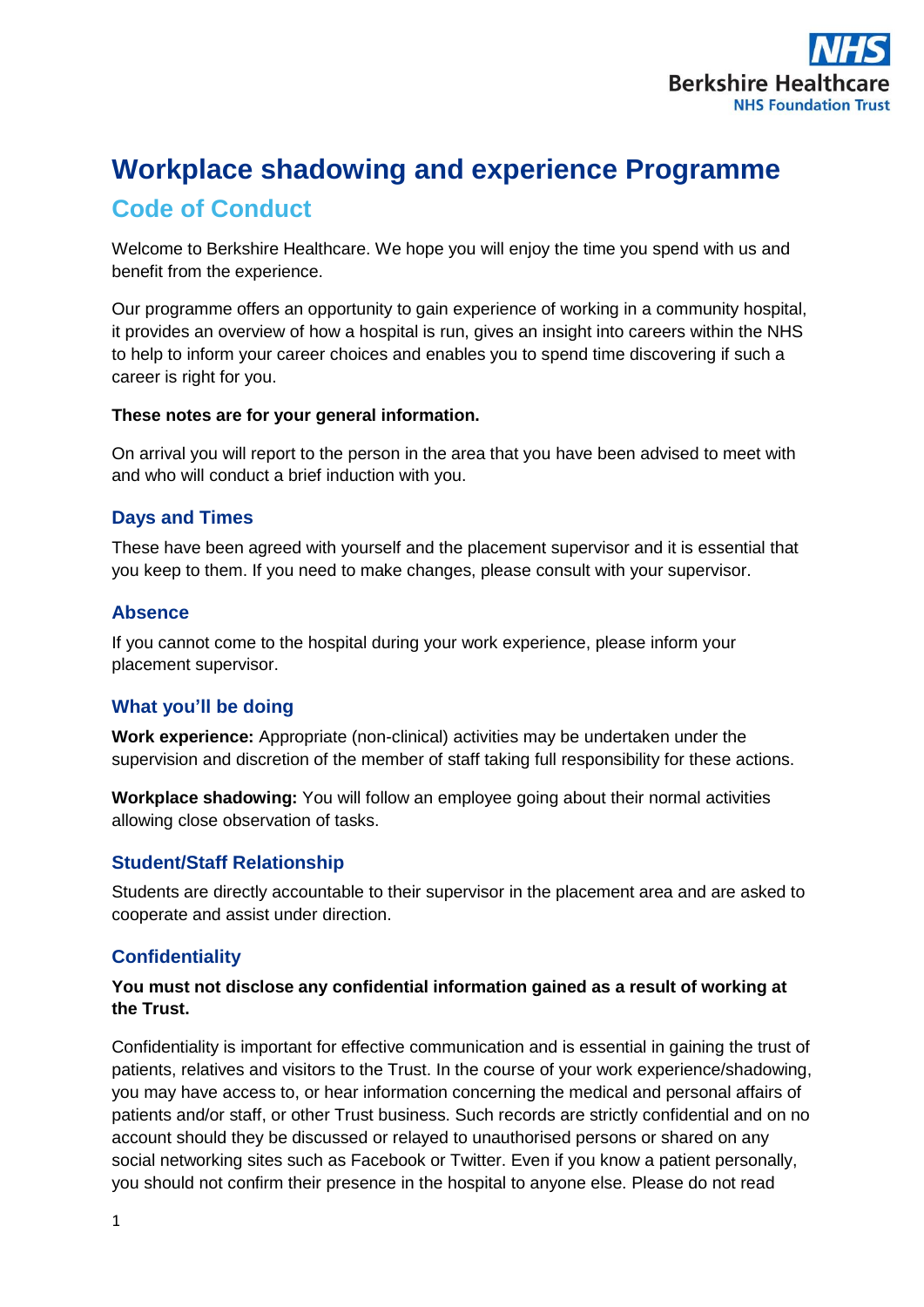patients' notes/records and do not leave confidential documents lying around. In a patient area please do not enter where curtains or cubicles are closed unless authorised to do so by staff. No comment or information should be given in response to press enquiries; any such enquiries should be forwarded to the Marketing and Communications team.

**A breach of confidentiality will be treated as a disciplinary and could result in civil action being taken against you.**

#### **Dress Code/Appearance**

It is sensible to wear comfortable shoes. Please make sure you are smartly and appropriately dressed for your placement. Jeans, shorts, low cut tops, trainers etc. are not acceptable.

#### **Mobile phones/media devices**

Smart phones/camera phones are **not** permitted in clinical areas.

#### **Security of personal effects**

You will be shown where to leave your coat and belongings. We do not accept liability for articles of personal property lost or damaged on our premises, whether by fire, theft or otherwise. You are advised not to bring valuables with you and keep any money on your person.

#### **Smoking Policy**

We comply with Health & Safety Legislation and Employment Law. All of our hospital/clinical buildings, grounds and car parks are smoke free areas.

#### **Fire Regulations**

Your attention will be drawn to our fire regulations, exits and meeting places in your induction. Please make sure that you are aware of the appropriate action to take should a fire occur.

Please note, we have a No Smoking policy, which means smoking is not allowed on our sites.

#### **Health and Safety**

In accordance with Health and Safety legislation, everyone has a duty to take reasonable care of himself/herself and any other person who may be affected by his/her actions whilst carrying out work experience. You must not interfere with or misuse anything that is provided in the interests of health and safety or welfare. You should not undertake tasks you have not been trained or authorised to do. Any injury or accident sustained while on placement must be reported immediately to your supervisor, who will arrange appropriate action/treatment.

#### **Consent and Patient Dignity**

Patient confidentiality and dignity must be observed at all times. Patients will be asked if they object to being observed by students and it must be clearly stated that all patients have the right to refuse without it being detrimental to the care they receive. Students are not allowed to be present when any clinical activity/treatment is being carried out without the patient's